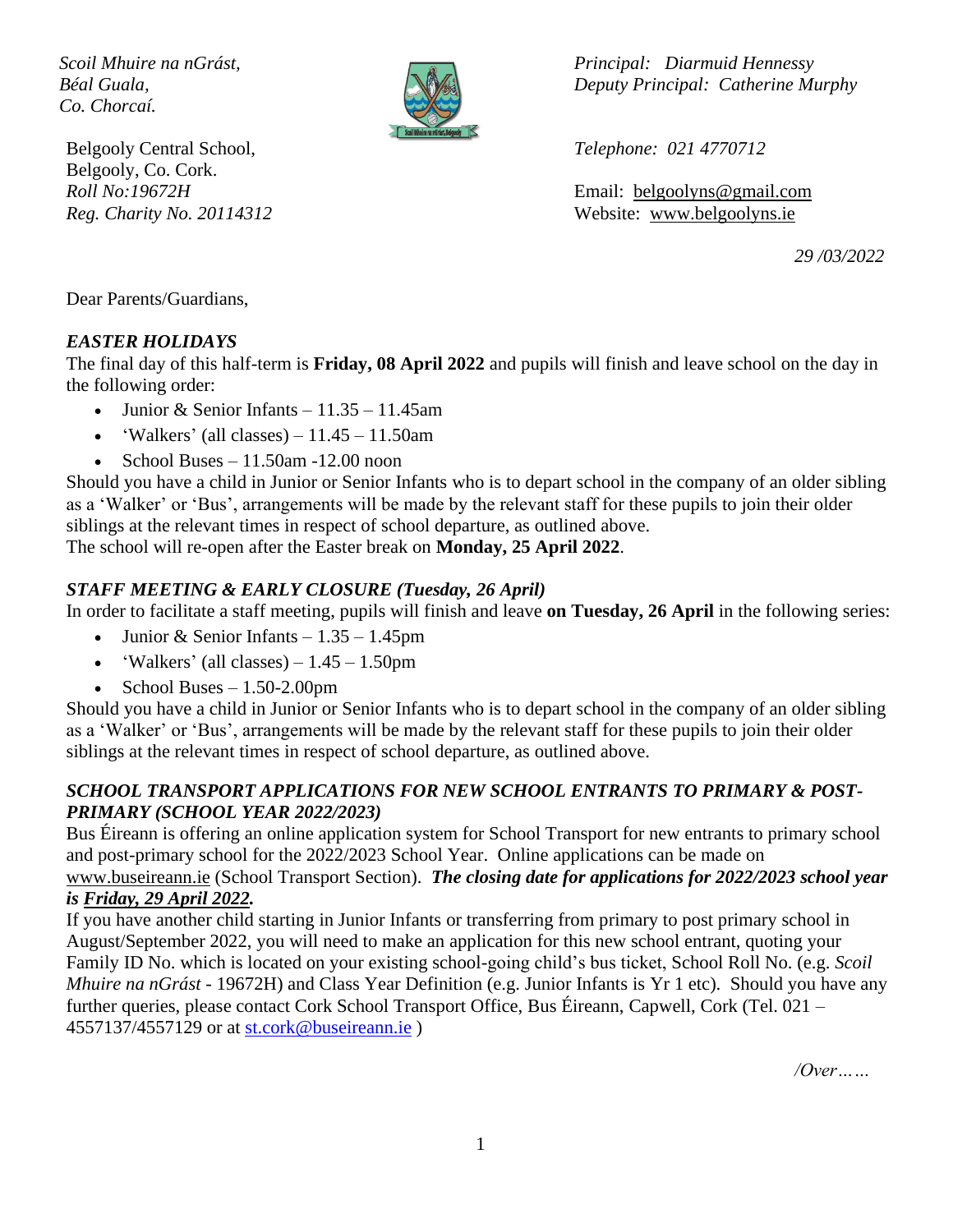Pupils from 5th and 6th classes are just beginning their Sciath na Scol Chorcaí Hurling and Camogie fixtures, starting with Ballyheada today, Tuesday. They have been training since after the mid-term break and we wish the pupils and their coaches the very best of luck over the coming weeks. Please see 'Upcoming Events' on page 4 for future fixture dates/times - you may be available to come along and support!

### *KINSALE COMMUNITY SCHOOL 'SUSTAINABILITY EVENT' (Sixth Classes)*

As part of Kinsale Community School's *Green Week 2022*, both sixth classes were invited to visit the school on Monday, 21 March for their *Conference of Parties* sustainability event. This involved twelve sixth class groups in total, from ten local primary schools, joining together to share ideas and practices on how they are working on the Sustainable Development Goals. Each of the ten primary schools also showcased their global citizenship projects with the overall winner of the competition going to Mr. Hayes-Curtin's sixth class. Well done to both our sixth classes and to everyone involved.

## *FOURTH CLASSES (Farm Safe Schools & Well-being)*

As the weather is getting warmer and the children are spending more time outdoors, Mrs. Ryan/Mrs. Miyazaki and Mr. O'Flaherty's fourth classes are participating in the Farm Safe Schools programme, learning about the importance of safety on the farm. This programme aims to engage, educate and empower children to become farm safety ambassadors and in doing so help create a safer future on Irish farms. The children are learning about the potential dangers associated with farming and agriculture. It is part of a national strategy and is supported by the Department of Agriculture, Food and Marine.

Over the past number of weeks, Fourth Class has enjoyed partaking in the *Feel Good in Body and Mind: Your Way to Well-Being* webinar series. This in-class webinar series, presented by Fiona Forman (co-author of the Weaving Well-Being programme) gave the children the opportunity to reflect on their well-being and resilience, as well as providing them with some practical ideas to enhance their own well-being and mental health for the year ahead.

## *ENGINEERS' WEEK 2022*

As part of *Engineers' Week 2022*, Mrs Ryan/Mrs Miyazaki's fourth class celebrated Engineers' week with a selection of science activities this year including an educational visit from an engineer (parent) to their class. The pupils also joined the *Dream Space team/Microsoft Ireland "Think like an Engineer"* webinar, which involved the children working with their classmates, thinking creatively and solving problems in order to create the best solutions.

Third class pupils were also delighted to welcome an engineer (parent) who provided some insight into the fantastic projects that they are involved with and how they developed an interest in Engineering. The pupils worked together to solve engineering problems using everyday materials and had great fun in the process.

## *SCHOOL SELF-EVALUATION INITIATIVE (Maths Stations)*

Maths station work is currently taking place in our 5th classes this term with a focus on fractions, decimals  $\&$ percentages. Pupils are learning and revising concepts through maths games, questioning and group work. Maths Stations will also commence in 3rd class over the coming weeks. Thank you to all the staff involved with preparing, coordinating and facilitating this learning opportunity.

*/Over……*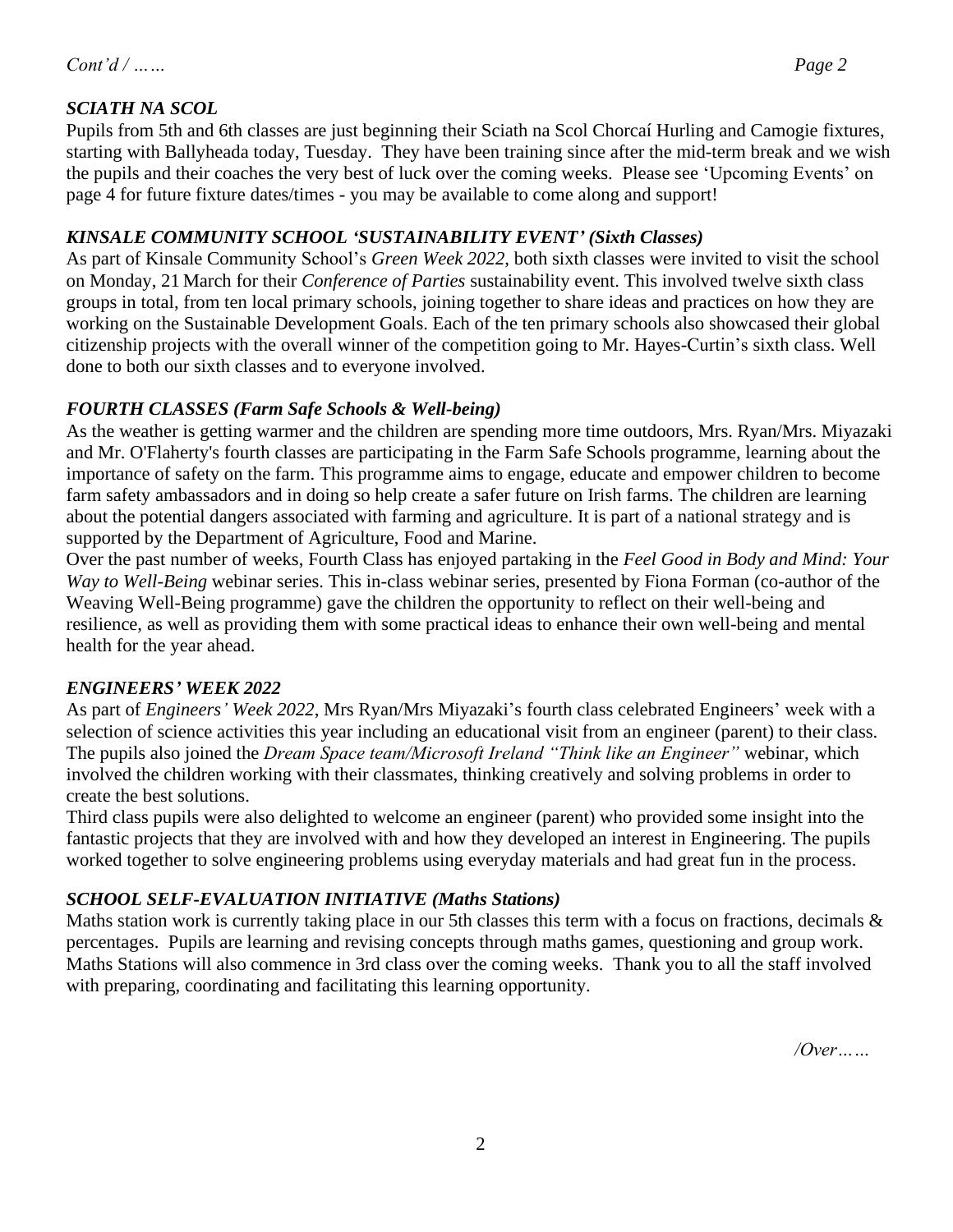## *Cont'd / …… Page 3*

### *LITERACY DEVELOPMENT & PRIMARY LANGUAGE CURRICULUM*

Ms. Lennon's and Ms. O' Leary's classes have both been participating in the Literacy Lift Off initiative over the last number of weeks. LLO is an intensive programme of reading and writing which gives the pupils lots of opportunities to read books at their own level to develop fluency and comprehension. The children receive targeted support from school staff to enable them to blossom as readers. Both Senior Infant Classes will engage with the programme after the Easter break.

Our sixth class pupils are availing of the Cork County Council Mobile Library service which now visits the school every other Tuesday. Further to a previous HSN (28/02/2022), please see 'Book in a Box' photo attached.

### *WELL-BEING PROGRAMME & OTHER SPHE INITIATIVES*

Ms. O Leary's First Class has begun the "Zippy's Friends" programme. This is a school-based programme focusing on social and emotional wellbeing skills for 5 - 7 year olds taught by trained school staff. The programme was developed jointly by Partnership for Children, academics and educational resources specialists. More information can be found on [https://www.partnershipforchildren.org.uk/what-we](https://www.partnershipforchildren.org.uk/what-we-do/childrens-wellbeing-activities-for-teaching-staff-and-families.html)[do/childrens-wellbeing-activities-for-teaching-staff-and-families.html](https://www.partnershipforchildren.org.uk/what-we-do/childrens-wellbeing-activities-for-teaching-staff-and-families.html) Our second to sixth classes continue to avail of *Weaving Well-being.*

Ms. Hurley's Junior Infant Class are very happy to welcome the season of Spring and to see the return of the sunshine. They have been busy planting cress seeds and are eagerly awaiting to see some shoots of green peeping through. Cress seeds are a fast-growing source of vitamins so they are looking forward to nibbling on these healthy foods.

#### *SCHOOL WEBSITE ( [www.belgoolyns.ie\)](http://www.belgoolyns.ie/)*

Our school website features many of our exciting activities (check the various classes under the 'Gallery' section at [www.belgoolyns.ie](http://www.belgoolyns.ie/)) – Halloween celebrations 2021, Word Poems, interview with David Walliams, Leaf Art, 'Let's talk bats', jig-saws and games, 'The Garden Centre'(Aistear), Motor-skills activities, 3-D robots, St. Brigid's Crosses, making musical instruments and more. In addition, it includes school information and educational related links you may find useful e.g. School Calendar 2021/2022, parents' section, previous home/school & PA notes 2021/2022, parental complaints procedure... We would like to acknowledge and thank everyone who attends to our school website during the year. Mrs. Finn plays a pivotal role in facilitating this valuable communication medium.

### *SCHOOL UNIFORM*

Further to a previous Home/School note (22/03/2022), in addition to the main school uniform or the school tracksuit, pupils may also wear the following during the months of May, June & September:

- White polo t-shirt (as currently exists)
- An up-cycled short version of the existing school tracksuit (as some pupils currently wear in warm weather) or wine-coloured shorts (which are available to purchase from the school's uniform supplier, Cahill's Carrigaline)

#### *ROAD SAFETY*

The Board of Management would like to take this opportunity to thank everyone for their co-operation and support in facilitating a flow of traffic outside the school in the mornings and afternoons. Your observation of the pedestrian pathway markings on the approach road to the school is also appreciated by the pupils and their families who walk to and from school on a daily basis.

*/Over……*